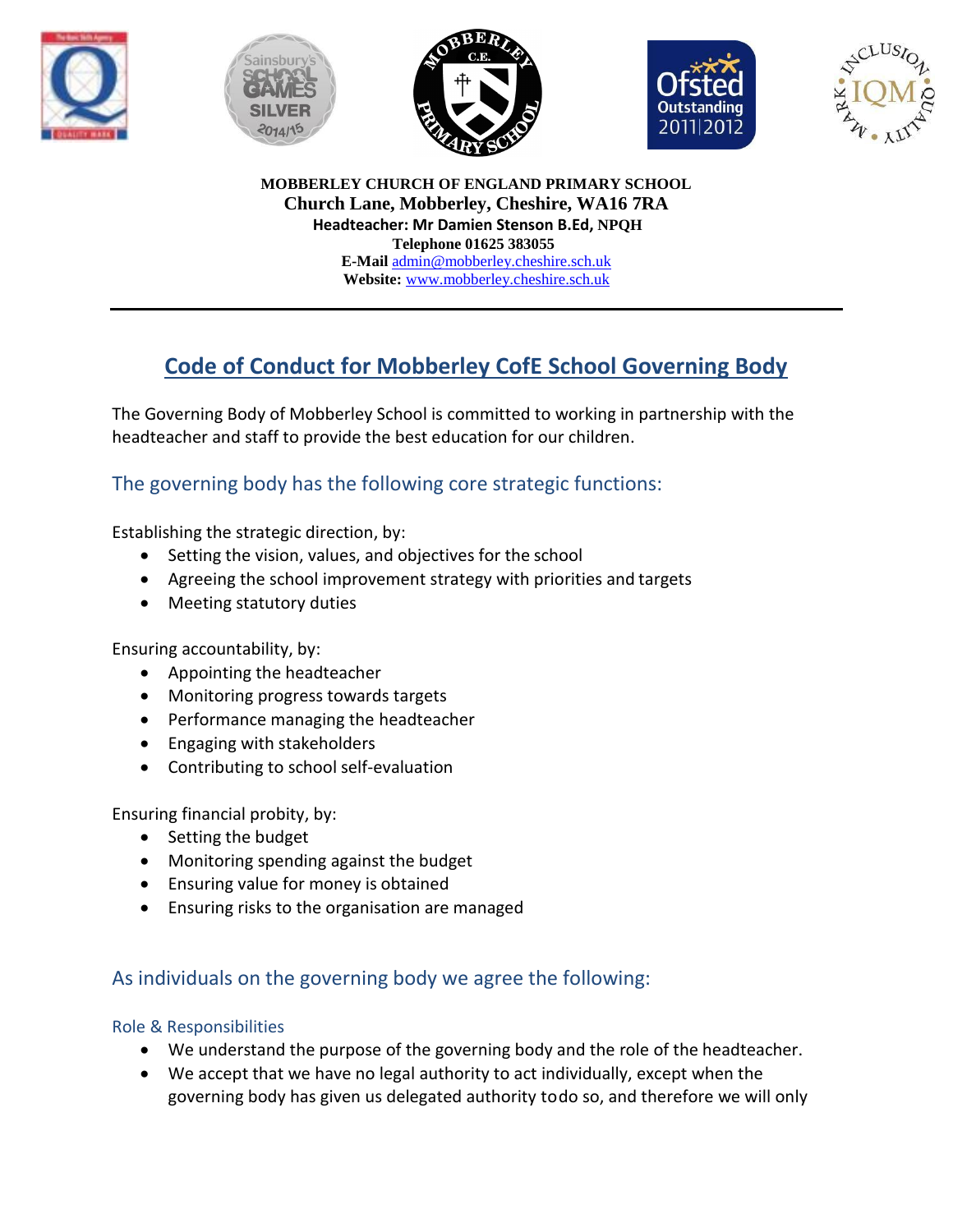speak on behalf of the governing body when we have been specifically authorised to do so.

- We accept collective responsibility for all decisions made by the governing body or its delegated agents. This means that we will not speak against majority decisions outside the governing body meeting.
- We have a duty to act fairly and without prejudice, and in so far as wehave responsibility for staff, we will fulfil all that is expected of a goodemployer.
- We will encourage open government and will act appropriately.
- We will consider carefully how our decisions may affect the community andother schools.
- We will always be mindful of our responsibility to maintain and develop the ethos and reputation of our school. Our actions within the school and the local community will reflect this.
- In making or responding to criticism or complaints affecting the school we will follow the procedures established by the governing body.
- We will actively support and challenge the headteacher.

## **Commitment**

- We acknowledge that accepting office as a governor involves the commitmentof significant amounts of time and energy.
- We will involve ourselves actively in the work of the governing body, and accept our fair share of responsibilities, including service on committees or working groups.
- We will make full efforts to attend all meetings and where we cannot attend explainin advance why we are unable to.
- We will get to know the school well and respond to opportunities to involve ourselves in school activities.
- We will visit the school, with all visits to arrange in advance with the staff and undertaken within the framework established by the governing body and agreed with the headteacher.
- We will consider seriously our individual and collective needs for trainingand development, and will undertake relevant training.
- We accept that in the interests of open government, our names, terms of office, roles on the governing body, relevant business, any pecuniary interests and attendance record will be published on the school's website.

## Relationships

- We will strive to work as a team in which constructive relationships are actively promoted.
- We will express views openly, courteously and respectfully in all our communications with other governors.
- We will support the chair in their role of ensuring appropriate conduct both at meetings and at all times.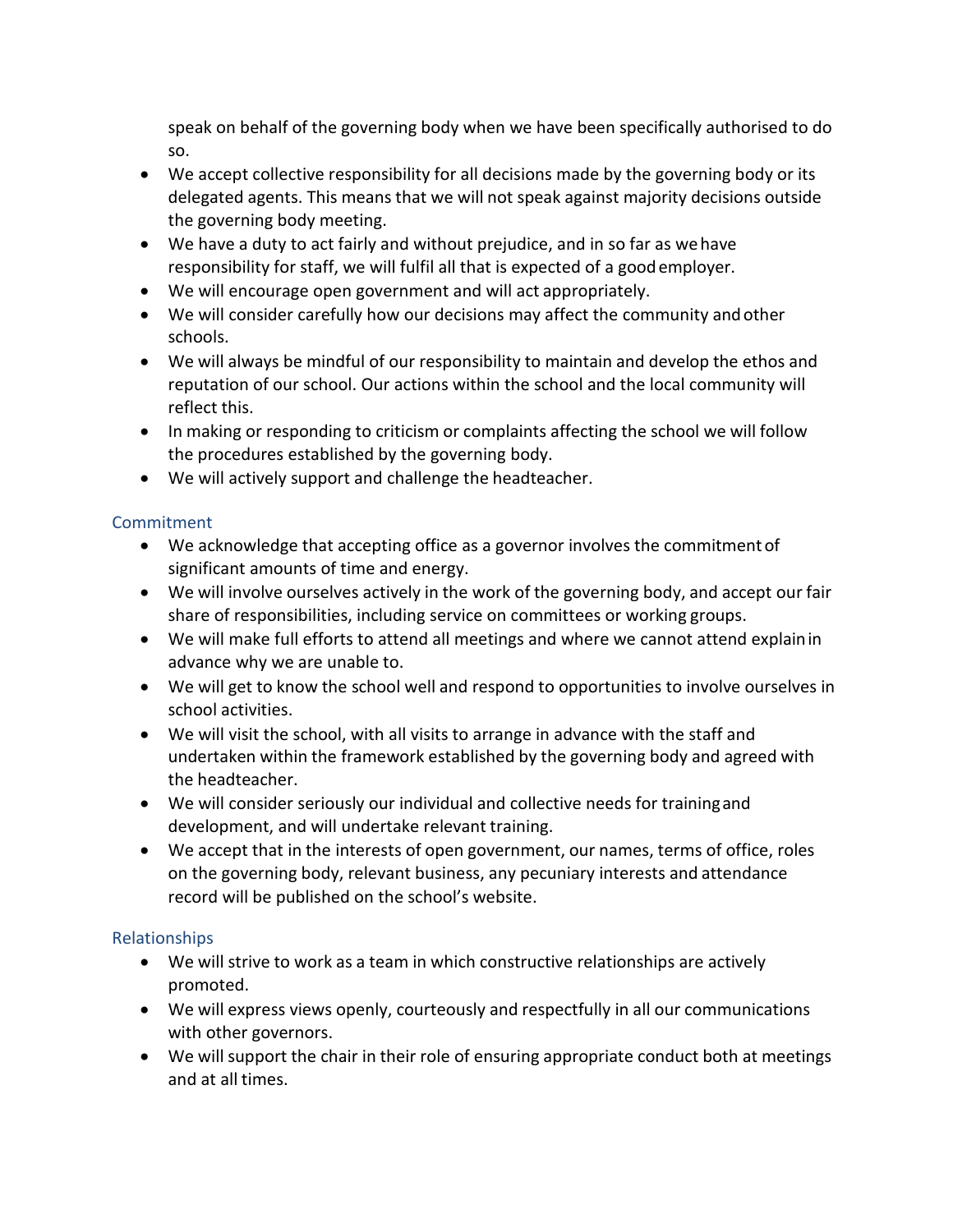- We are prepared to answer queries from other governors in relation to delegated functions and take into account any concerns expressed, and we will acknowledgethe time, effort and skills that have been committed to the delegated function by those involved.
- We will seek to develop effective working relationships with the headteacher, staffand parents, the local authority and other relevant agencies and the community.

#### **Confidentiality**

- We will observe complete confidentiality when matters are deemed confidential or where they concern specific members of staff or pupils, both inside and outside school.
- We will exercise the greatest prudence at all times when discussions regarding school business arise outside a governing body meeting.
- We will not reveal the details of any governing body vote.

#### Conflicts of Interest

- We will record any pecuniary or other business interest (including those related to people we are connected with) that we have in connection with the governing body's business in the Register of Business Interests, and if any such conflicted matter arises in a meeting we will offer to leave the meeting for the appropriate length of time. We accept the Register of Business Interests will be published on the school's website.
- We will alsodeclare any conflict of loyalty at the start of any meeting should the situation arise.
- We will act in the best interests of the school as a whole and not as a representative of any group, even if elected to the governing body.

#### Breach of this Code of Conduct

- If we believe this code has been breached, we will raise the issue with the chair and the chair will investigate; the governing body will only use suspension / removal as a last resort after seeking to resolve any difficulties or disputes in more constructiveways.
- Should it be the chair that we believe has breached this code, another governor, such as the vice chair will investigate.

#### The Seven Principles of Public Life

(Originally published by the Nolan Committee: The Committee on Standards in Public Life was established by the then Prime Minister in October 1994, under the Chairmanship of Lord Nolan, to consider standards of conduct in various areas of public life, and to make recommendations).

Selflessness – Holders of public office should act solely in terms of the public interest. They should not do so in order to gain financial or other material benefits for themselves, their family or their friends.